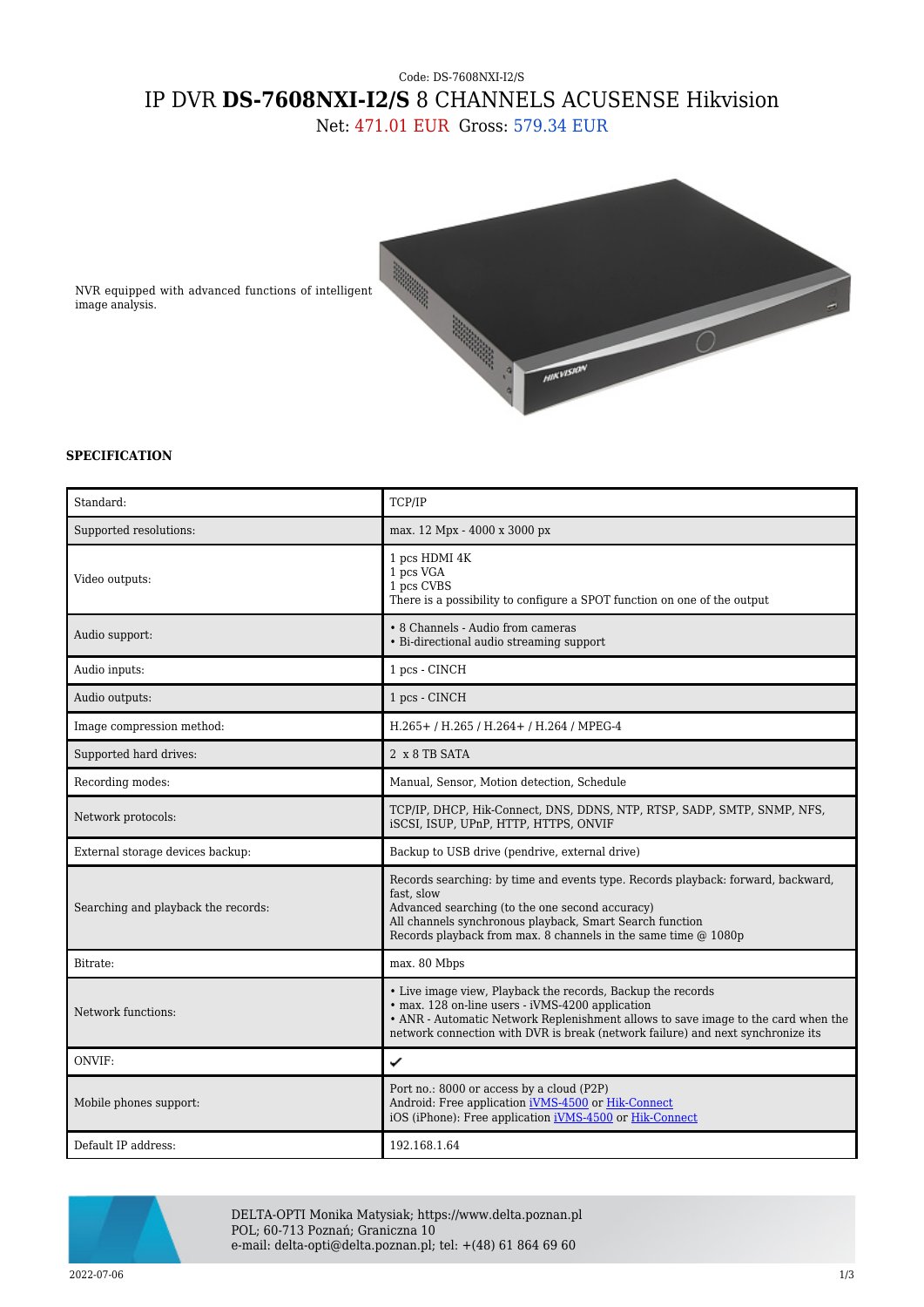| Default admin user / password:   | $admin / -$<br>The administrator password should be set at the first start                                                                                                                                                                                                                        |
|----------------------------------|---------------------------------------------------------------------------------------------------------------------------------------------------------------------------------------------------------------------------------------------------------------------------------------------------|
| Web browser access ports:        | 80,8000                                                                                                                                                                                                                                                                                           |
| PC client access ports:          | 8000                                                                                                                                                                                                                                                                                              |
| Mobile client access ports:      | 8000                                                                                                                                                                                                                                                                                              |
| <b>RTSP URL:</b>                 | • rtsp://user:password@192.168.1.64:554/Streaming/Channels/channel no01/ - Main<br>stream<br>• rtsp://user:password@192.168.1.64:554/Streaming/Channels/channel no02/ - Sub<br>stream                                                                                                             |
| Alarm inputs / outputs:          | 4/1                                                                                                                                                                                                                                                                                               |
| PTZ control:                     | ✓                                                                                                                                                                                                                                                                                                 |
| Motion Detection:                | 22 x 18 motion zones                                                                                                                                                                                                                                                                              |
| Intelligent Image Analysis:      | ✓                                                                                                                                                                                                                                                                                                 |
| Main features:                   | • Comparison of faces with images from the database<br>• Support for up to 16 face databases, including 10 000 face images<br>• Filtering of false alarms based on the recognition of persons and vehicles<br>• Smart search for a person based on a face photo<br>• NVR from the AcuSense series |
| USB:                             | 1 pcs USB 2.0<br>1 pcs USB 3.0                                                                                                                                                                                                                                                                    |
| Mouse support:                   | ✓                                                                                                                                                                                                                                                                                                 |
| IR remote controller in the set: |                                                                                                                                                                                                                                                                                                   |
| Power supply:                    | 12 V DC / 3.33 A (power adapter included)                                                                                                                                                                                                                                                         |
| Weight:                          | $1.8 \text{ kg}$                                                                                                                                                                                                                                                                                  |
| Dimensions:                      | 380 x 325 x 52 mm                                                                                                                                                                                                                                                                                 |
| Supported languages:             | Polish, English, Bulgarian, Croatian, Czech, Danish, Estonian, French, Greek,<br>Spanish, Dutch, Lithuanian, Latvian, German, Norwegian, Portuguese, Russian,<br>Romanian, Serbian, Slovak, Slovenian, Swedish, Turkish, Hungarian, Italian                                                       |
| Country of origin:               | China                                                                                                                                                                                                                                                                                             |
| Manufacturer / Brand:            | Hikvision                                                                                                                                                                                                                                                                                         |
| SAP Code:                        | 303612062                                                                                                                                                                                                                                                                                         |
| Guarantee:                       | 3 years                                                                                                                                                                                                                                                                                           |

## **PRESENTATION**

Front panel:



Rear panel:



See how to mount a hard disk drive and configure the recorder:



DELTA-OPTI Monika Matysiak; https://www.delta.poznan.pl POL; 60-713 Poznań; Graniczna 10 e-mail: delta-opti@delta.poznan.pl; tel: +(48) 61 864 69 60